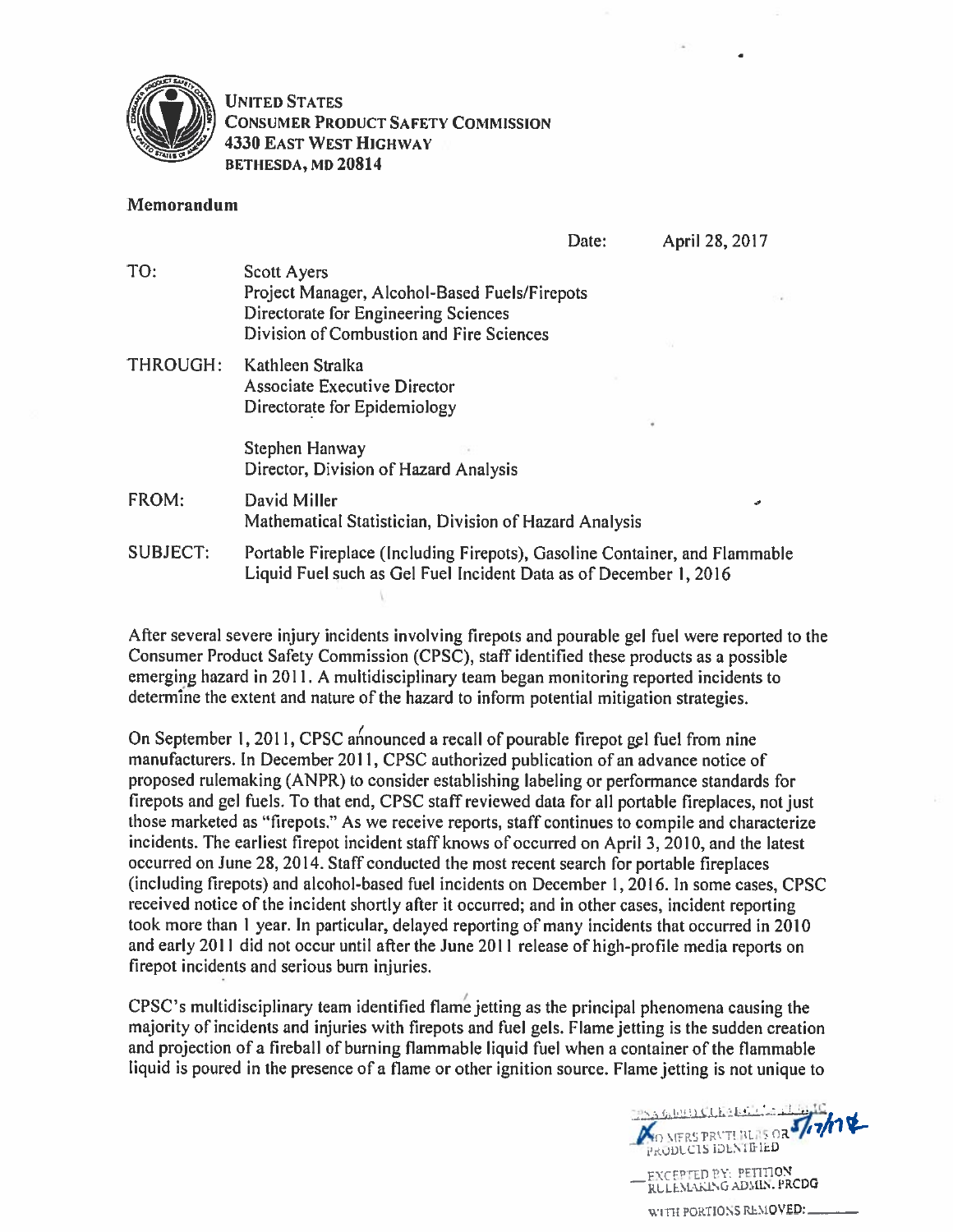firepots and fuel gels. Flammable liquid fuels used with other portable fireplaces, gasoline containers, and some other consumer-available flammable liquid fuels all present a risk of flame jetting when used in the presence of a flame or other ignition source. Flame jetting can be mitigated by using an effective flame arrestor or other effective Flame Mitigation Device  $(FMD).$ <sup>1</sup>

All of the incidents (reported to CPSC) discussed in this memorandum, were attributed to either the use of a firepot or other portable fireplace, or involved flammable liquid fuel and could have been mitigated by an effective FMD. CPSC staff is focused on incidents that could have been mitigated or prevented by an effective FMD.

**Portable Fireplace (Including Firepot) Incident Data:** As of December 1, 2016, CPSC is aware of 115 incidents involving portable fireplaces (including firepots) and flammable liquid fuels that resulted in 126 injuries and three deaths. CPSC staff searched CPSC's Injury and Potential Injury Incident (IPII) Database from January 1, 2010 to December 1, 2016. The IPII database comprises Internet complaints, newspaper accounts, hotline reports, and medical examiner reports and is part of the Consumer Product Safety Risk Management System (CPSRMS). These reports include incidents where injuries are involved, incidents with no injuries, and some incidents involving fatalities. IPII is not a probability sample, so it cannot be used to produce national estimates. Although they cannot be used to produce estimates, the IPII incidents provide a minimum of counts. There have been at least as many flammable liquid incidents as those collected in IPII.

The numbers of portable fireplace (including firepot) incidents have decreased since the firepot recalls in fall 2011. CPSC staff is aware of 20 portable fireplace (including firepot) incidents that occurred in 2010 and 74 that occurred in 2011, but only 20 since then (12 in 2012, 6 in 2013, 1 in 2014, and 1 in 2015). CPSC staff is not aware of any portable fireplace (including firepot) incidents that have occurred since 2015. Of the 126 known firepot injuries, 120 occurred between 2010 and 2012. Two of the three known portable fireplace (including firepot) fatalities occurred in 2011. Table 1 details the known portable fireplace (including firepot) incidents by the year in which they occurred.

 $1$  CPSC staff is working to test methods of determining the effectiveness of FMDs to work toward developing a standard.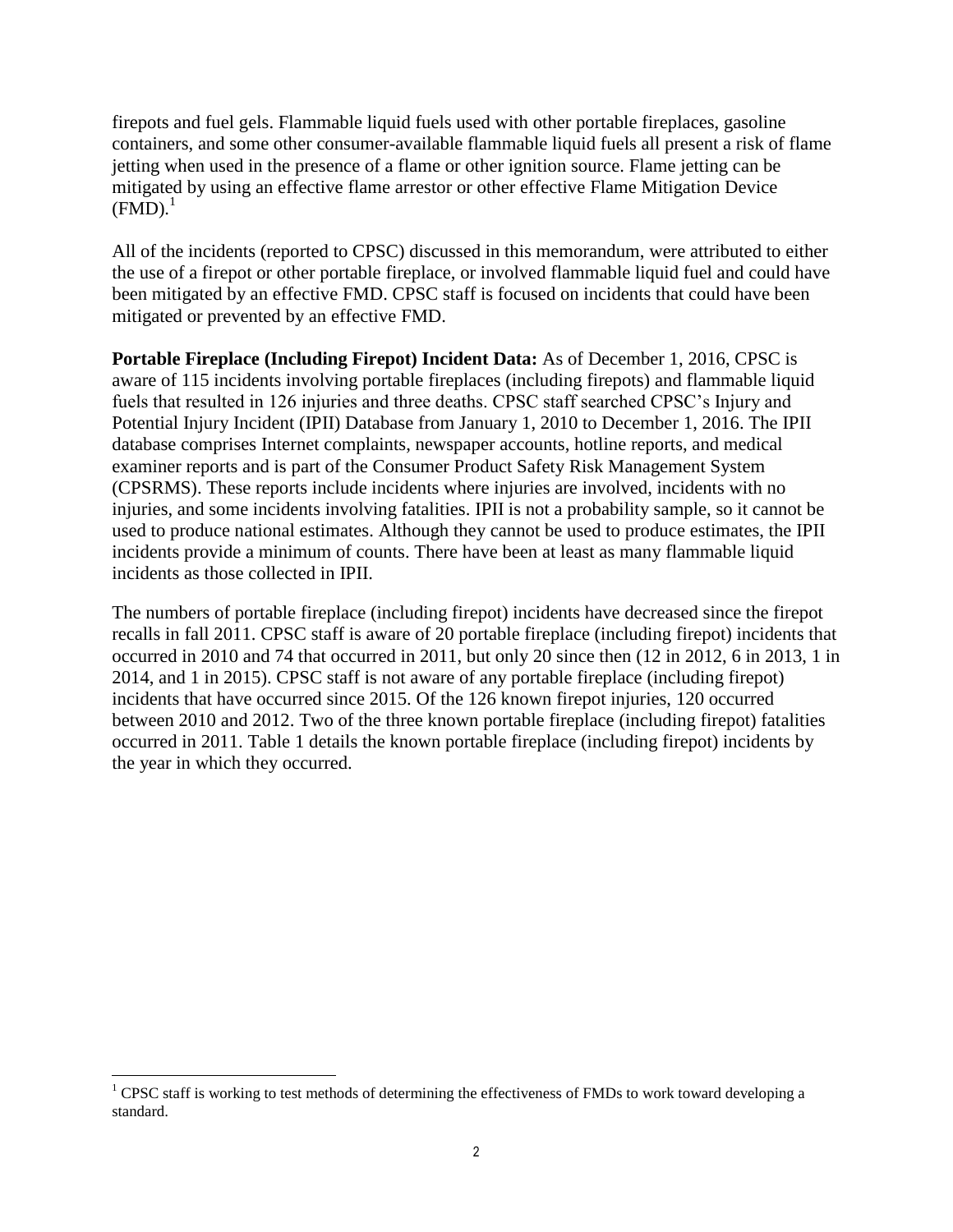| Year         | <b>Incidents</b> | <b>Injury Victims</b> | Hospitalized<br>Injury<br>Victims <sup>2</sup> | <b>Deaths</b> |
|--------------|------------------|-----------------------|------------------------------------------------|---------------|
| 2010         | 20               | 21                    | 14(3)                                          |               |
| 2011         | 74               | 83                    | 39(15)                                         | ↑             |
| 2012         | 12               | 16                    | 8(5)                                           |               |
| 2013         | 6                |                       | 2(2)                                           |               |
| 2014         |                  |                       |                                                |               |
| 2015         |                  | 0                     |                                                |               |
| 2016         | 0                | 0                     |                                                |               |
| <b>Total</b> | 114              | 126                   | 64(25)                                         |               |

**Table 1. Reported Flammable Liquid Fuel/Firepot Incidents (through 12/1/16) by Year of Incident**

Figure 1 shows the number of reported portable fireplace (including firepot) incidents by year, along with the corresponding number of injuries.

**Figure 1. Number of Reported Portable Fireplace (Including Firepot) Incidents and Injuries by Year**



**Non-Firepot Incident Data:** The hazards identified with firepots and flammable liquid fuels are not exclusive to portable fireplaces. Pouring flammable liquids over open flames can create flame jetting that may lead to severe burn injuries and can extend to other applications, such as cooking, outdoor fires, fire starters, and fixed fireplaces.

CPSC staff has searched IPII for incidents involving nonportable fireplace flammable liquid incidents that involve hazards similar to the hazards of firepots. These are incidents involving flammable liquid poured over open flames. The scope of the search is defined by any case in which it is likely that an FMD could have helped prevent or mitigate the incident.

 $2^{2}$  Inside the parentheses are the numbers of injury victims who sought medical treatment, but it is not known whether they were hospitalized. For example, in 2010, some 14 to 17 of the injury victims were hospitalized.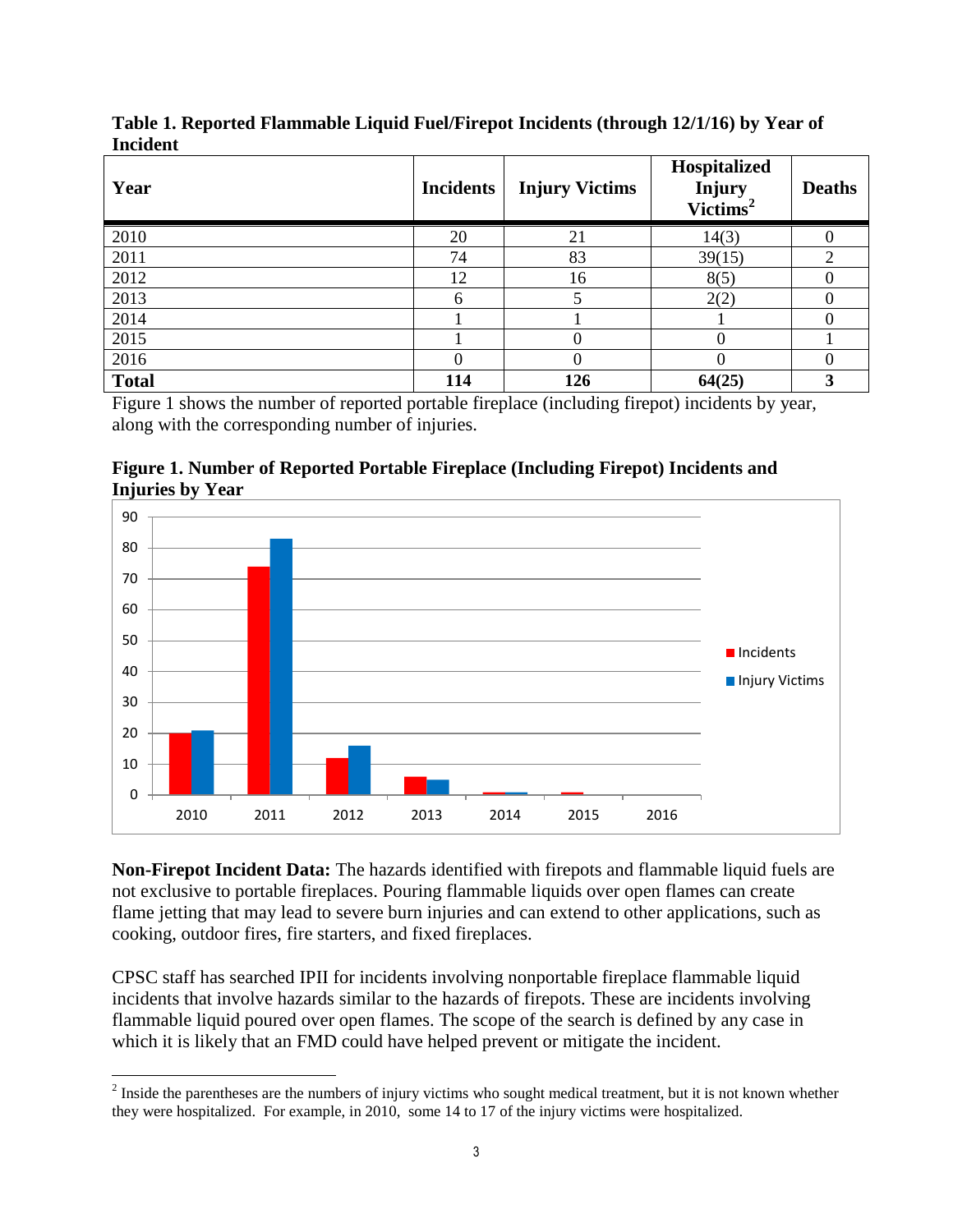Many of the nonportable fireplace incidents involve gasoline containers. The incidents are divided into gasoline container incidents versus incidents that do not involve gasoline containers. As with portable fireplace incidents, CPSC staff searched for incidents that occurred from 2010 to December 1, 2016. During this period, staff found 60 in-scope gasoline container incidents that lead to 15 deaths and 53 nonfatal injuries. Of the 53 nonfatal injuries, 19 were known to require hospitalization, and there were an additional 23 in which it could not be determined whether the injuries involved hospitalizations. Table 2 shows the tallies of gasoline container incidents, as well as their associated injuries, hospitalizations, and deaths.

| Year         | <b>Incidents</b> | - 0<br>$\cdot$ $\cdot$ $\cdot$ $\cdot$ $\cdot$<br><b>Injury Victims</b> | Hospitalized<br>Injury<br>Victims <sup>3</sup> | <b>Deaths</b> |
|--------------|------------------|-------------------------------------------------------------------------|------------------------------------------------|---------------|
| 2010         | 10               |                                                                         | 7(2)                                           |               |
| 2011         | 16               | 17                                                                      | 3(12)                                          |               |
| 2012         | Q                |                                                                         |                                                |               |
| 2013         | 13               | 10                                                                      | 3(4)                                           |               |
| 2014         | ⇁                | 8                                                                       | 2(4)                                           |               |
| 2015         | ◠                | ◠                                                                       |                                                |               |
| 2016         | 3                |                                                                         | 1(1)                                           |               |
| <b>Total</b> | 60               | 53                                                                      | 19(23)                                         | 15            |

**Table 2. Reported Gasoline Container Incidents (through 12/1/16) by Year**

In most of these incidents, gasoline is poured from a gasoline container onto an open flame when the heat from the flame causes an "explosion." In other cases, a gasoline container is left near a fire and this caused an explosion. As with portable fireplaces, some incidents that occurred during this period may come into the database in the future. Some incidents are reported to CPSC shortly after they occur, but some are reported years later.

There were also flammable liquid incidents whose hazards were similar to the hazards of portable fireplaces, but did not involve a portable fireplace or a gasoline container. These include flammable liquid fuel incidents and chafing dish incidents, lighter fluid incidents, and others. Table 3 characterizes these incidents and their casualties by the type of product involved.

 $3$  Inside the parentheses are the number of injury victims that sought medical treatment but it is not known if they were hospitalized.